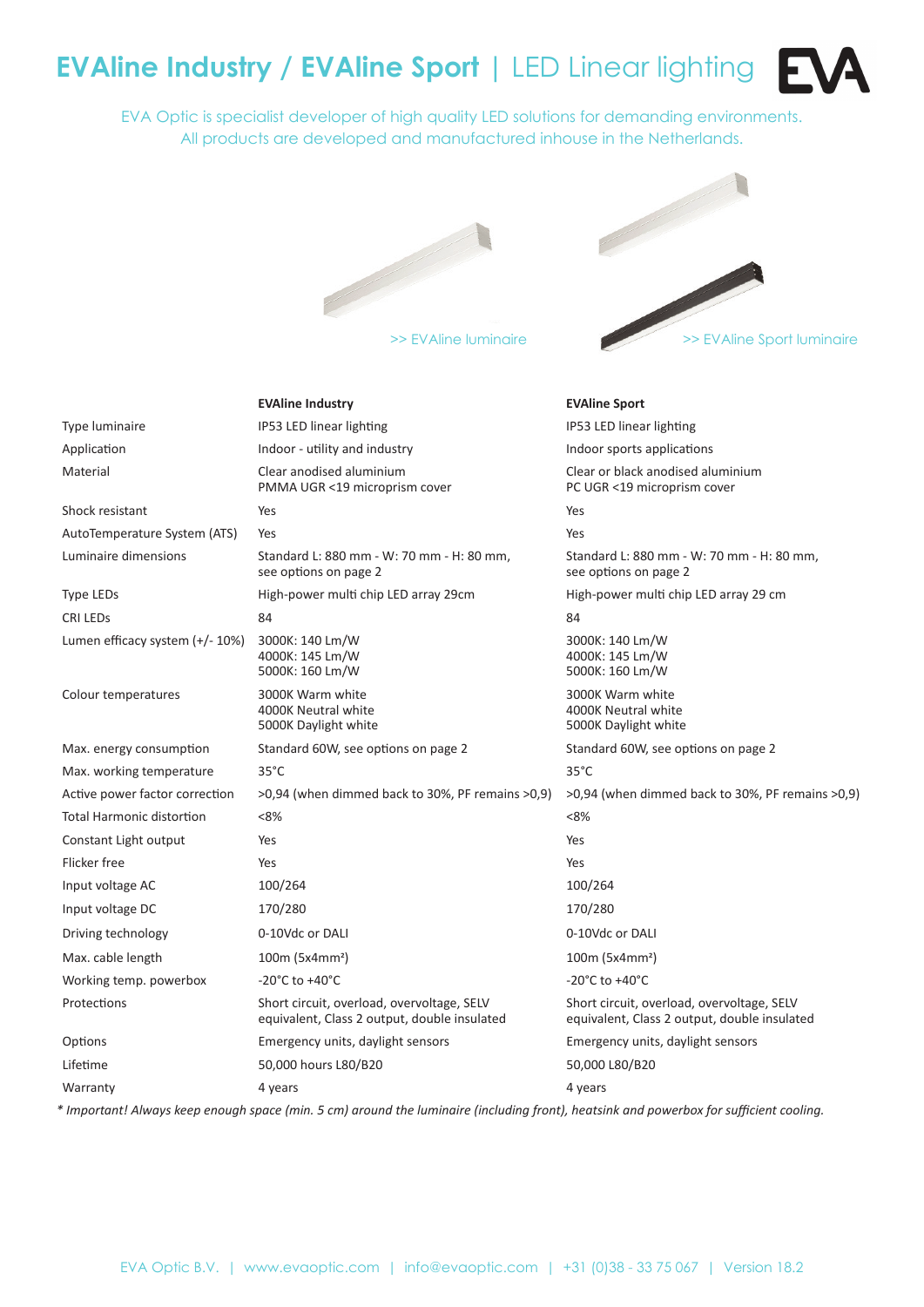## **EVAline Industry / EVAline Sport |** Dimensions

#### EVAline Industry luminaire

|                 | Power in W | Length in cm | Dimming*   | <b>Number of drivers</b> | <b>Emergency unit possible</b> |
|-----------------|------------|--------------|------------|--------------------------|--------------------------------|
| V3I-F30-xxC-M   | 20         | 30           | $1-10V$    | 1                        | No                             |
| V3I-F60-xxC-M   | 27         | 59           | $1-10V$    | 1                        | No                             |
| V3I-F90-xxCH-M  | 20         | 88           | $1-10V$    | 1                        | Yes                            |
| V3I-F90-xxC-M   | 60         | 88           | 0-10V/DALI | 1                        | Yes                            |
| V3I-F120-xxCH-M | 27         | 117          | $1-10V$    | 1                        | Yes                            |
| V3I-F120-xxC-M  | 60         | 117          | 0-10V/DALI | 1                        | Yes                            |
| V3I-F146-xxCH-M | 55         | 146          | 0-10V/DALI | 1                        | Yes                            |
| V3I-F175-xxCH-M | 60         | 175          | 0-10V/DALI | 1                        | Yes                            |
| V3I-F175-xxC-M  | 120        | 175          | 0-10V/DALI | 2                        | Yes                            |
| V3I-F204-xxCH-M | 60         | 204          | 0-10V/DALI | 1                        | Yes                            |
| V3I-F233-xxCH-M | 60         | 233          | 0-10V/DALI | 1                        | Yes                            |
| V3I-F233-xxC-M  | 120        | 233          | 0-10V/DALI | 2                        | Yes                            |

*xx = Enter the desired colour temperature here. You can choose between 30 for 3000K, 40 for 4000K and 50 for 5000K.*

*\* Standard not dimmable. Dimming is possible at extra cost.*

### EVAline Sport luminaire

|                  | Power in W | Length in cm | Dimming*   | <b>Number of drivers</b> | <b>Emergency unit possible</b> |
|------------------|------------|--------------|------------|--------------------------|--------------------------------|
| V3S-F30-xxC-S    | 20         | 30           | $1-10V$    | 1                        | No.                            |
| $V3S-F60$ -xxC-S | 27         | 59           | $1-10V$    | 1                        | No.                            |
| V3S-F90-xxCH-S   | 20         | 88           | $1-10V$    | 1                        | Yes                            |
| $V3S-F90-xxC-S$  | 60         | 88           | 0-10V/DALI | 1                        | Yes                            |
| V3S-F120-xxCH-S  | 27         | 117          | $1-10V$    | 1                        | Yes                            |
| V3S-F120-xxC-S   | 60         | 117          | 0-10V/DALI | 1                        | Yes                            |
| V3S-F146-xxCH-S  | 55         | 146          | 0-10V/DALI | 1                        | Yes                            |
| V3S-F175-xxCH-S  | 60         | 175          | 0-10V/DALI | 1                        | Yes                            |
| V3S-F175-xxC-S   | 120        | 175          | 0-10V/DALI | 2                        | Yes                            |
| V3S-F204-xxCH-S  | 60         | 204          | 0-10V/DALI | 1                        | Yes                            |
| V3S-F233-xxCH-S  | 60         | 233          | 0-10V/DALI | 1                        | Yes                            |
| V3S-F233-xxC-S   | 120        | 233          | 0-10V/DALI | 2                        | Yes                            |

*xx = Enter the desired colour temperature here. You can choose between 30 for 3000K, 40 for 4000K and 50 for 5000K.*

*\* Standard not dimmable. Dimming is possible at extra cost.*